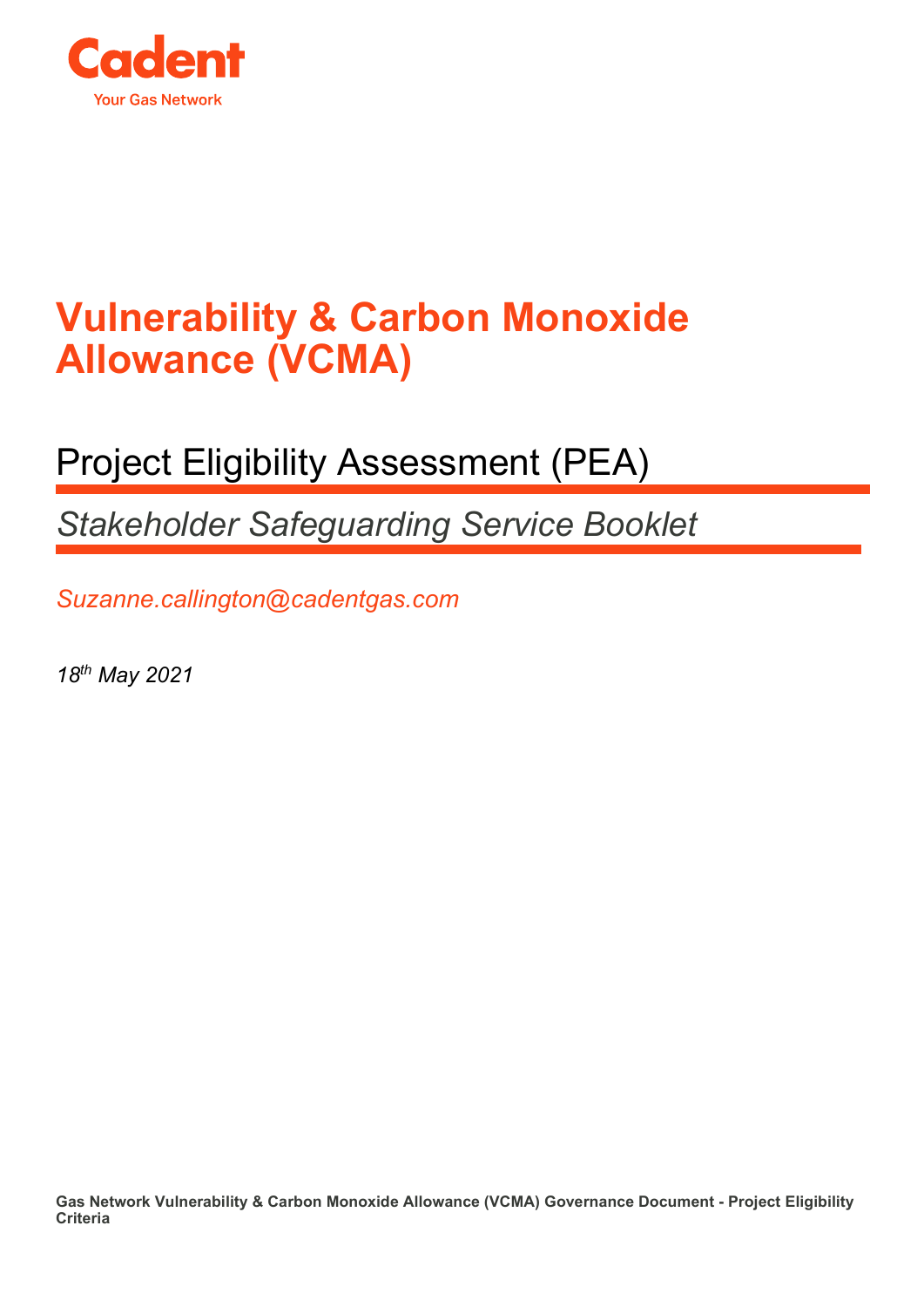**Section 1 - Eligibility criteria for company specific projects (other than condemned essential gas appliance repair and replacement)**

In order to qualify as a VCMA project, a project must:

| <b>VCMA Eligibility Criteria</b>                                                                                                                                                                                             | <b>Criteria</b><br><b>Satisfied</b><br>(Yes/No) |  |  |  |
|------------------------------------------------------------------------------------------------------------------------------------------------------------------------------------------------------------------------------|-------------------------------------------------|--|--|--|
| Have a positive, or forecasted positive Social Return on Investment (SROI), including for<br>a)<br>the gas consumers funding the VCMA project;                                                                               | Yes                                             |  |  |  |
| Either:<br>b)<br>Provide support to consumers in vulnerable situations, and relate to energy<br>i.<br>safeguarding, or<br>Provide awareness on the dangers of CO, or<br>ii.<br>Reduce the risk of harm caused by CO;<br>iii. | <b>Yes</b>                                      |  |  |  |
| Have defined outcomes and the associated actions to achieve these;<br>c)                                                                                                                                                     | <b>Yes</b>                                      |  |  |  |
| d) Go beyond activities that are funded through other price control mechanism(s) or required<br>through licence obligations; and                                                                                             | Yes                                             |  |  |  |
| Not be delivered through other external funding sources directly accessed by a GDN,<br>e)<br>including through other government (national, devolved or local) funding.                                                       | <b>Yes</b>                                      |  |  |  |
| Section 2 - Eligibility criteria for company specific essential gas appliance servicing, repair and<br>replacement projects                                                                                                  |                                                 |  |  |  |
| In order to qualify as a VCMA project, unsafe pipework and essential gas appliance servicing, repair or<br>replacement must meet the following criteria:                                                                     |                                                 |  |  |  |
| A GDN has to isolate and condemn unsafe pipework or an essential gas appliance following<br>a)<br>a supply interruption or as part of its emergency service role;                                                            | N/A                                             |  |  |  |
| The household cannot afford to service, repair or replace the unsafe pipework or essential<br>b)<br>gas appliance; and;                                                                                                      | N/A                                             |  |  |  |
| Sufficient funding is not available from other sources (including national, devolved or local<br>C)<br>government funding) to fund the unsafe pipework or essential gas appliance servicing,<br>repair or replacement.       | N/A                                             |  |  |  |
| Section 3 - Eligibility criteria for collaborative VCMA projects                                                                                                                                                             |                                                 |  |  |  |
| In order to qualify as a collaborative VCMA project, a project must:                                                                                                                                                         |                                                 |  |  |  |
| Meet the above company specific and boiler repair and replace (if applicable) project<br>a)<br>eligibility criteria;                                                                                                         | N/A                                             |  |  |  |
| Have the potential to benefit consumers on the participating networks; and<br>b)                                                                                                                                             | N/A                                             |  |  |  |
| Involve two, or more, gas distribution companies.<br>C)                                                                                                                                                                      | N/A                                             |  |  |  |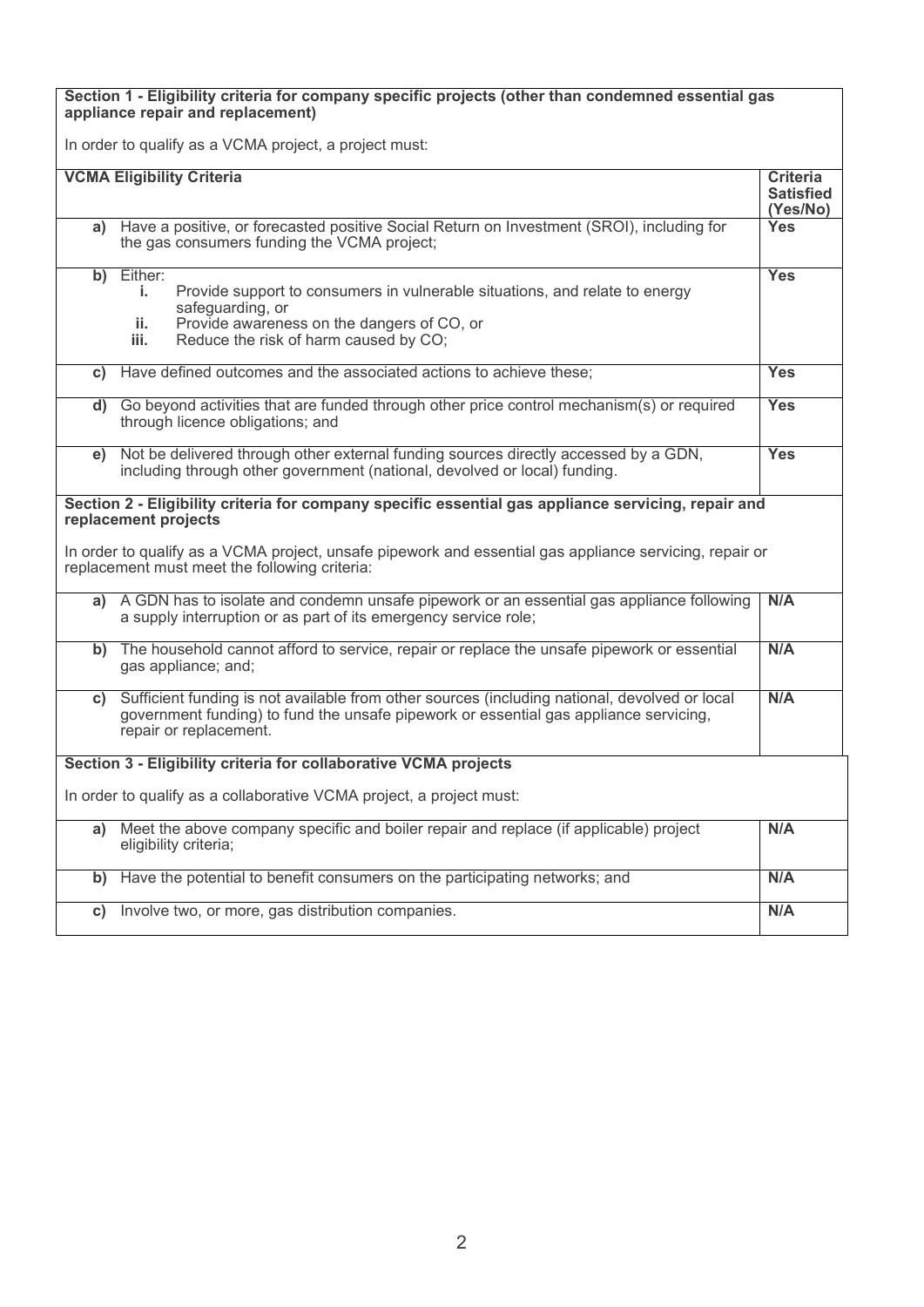## **Gas Network Vulnerability and Carbon Monoxide Allowance (VCMA) Governance Document - Project Registration Table 2**

| <b>Information Required</b>                                              | <b>Description</b>                                                                                                                                                                                                                                                                                                                                                                                                                                                                                                                                                                                                                                                                                                              |  |  |
|--------------------------------------------------------------------------|---------------------------------------------------------------------------------------------------------------------------------------------------------------------------------------------------------------------------------------------------------------------------------------------------------------------------------------------------------------------------------------------------------------------------------------------------------------------------------------------------------------------------------------------------------------------------------------------------------------------------------------------------------------------------------------------------------------------------------|--|--|
| <b>Project Title</b>                                                     | Stakeholder Booklet of Cadent services                                                                                                                                                                                                                                                                                                                                                                                                                                                                                                                                                                                                                                                                                          |  |  |
| <b>Funding GDN(s)</b>                                                    | Cadent                                                                                                                                                                                                                                                                                                                                                                                                                                                                                                                                                                                                                                                                                                                          |  |  |
| Role of GDN(s)<br><b>*For Collaborative</b><br><b>VCMA Projects only</b> | N/A                                                                                                                                                                                                                                                                                                                                                                                                                                                                                                                                                                                                                                                                                                                             |  |  |
| <b>Date of PEA</b><br><b>Submission</b>                                  | 27/06/2021                                                                                                                                                                                                                                                                                                                                                                                                                                                                                                                                                                                                                                                                                                                      |  |  |
| <b>VCMA Project Contact</b><br>Name, email and<br><b>Number</b>          | <b>Suzanne Callington</b><br><b>Safeguarding Specialist</b><br>Suzanne.callington@cadentgas.com<br>07866849082                                                                                                                                                                                                                                                                                                                                                                                                                                                                                                                                                                                                                  |  |  |
| <b>Total Cost (£k)</b>                                                   | £3,087                                                                                                                                                                                                                                                                                                                                                                                                                                                                                                                                                                                                                                                                                                                          |  |  |
| <b>Total VCMA Funding</b><br>Required (£k)                               | £3,087                                                                                                                                                                                                                                                                                                                                                                                                                                                                                                                                                                                                                                                                                                                          |  |  |
| Problem(s)                                                               | Cadent recognises the importance of partnering with experts to effectively deliver<br>energy, safeguarding and carbon monoxide services to customers living in vulnerable<br>situations.                                                                                                                                                                                                                                                                                                                                                                                                                                                                                                                                        |  |  |
|                                                                          | It is therefore crucial that we can effectively engage expert stakeholders in order to<br>ensure that key gas safety, carbon monoxide and in-home energy messaging reaches<br>the customers that stand to benefit from it the most.                                                                                                                                                                                                                                                                                                                                                                                                                                                                                             |  |  |
|                                                                          | Whilst we have a number of existing methods of improving the way we engage with<br>our current or future stakeholders, one area that stakeholders have advised would be<br>beneficial, is to provide a communication method which gives a summary on each of<br>the safeguarding services currently offered.                                                                                                                                                                                                                                                                                                                                                                                                                    |  |  |
|                                                                          | Additionally, we have received recent feedback around ease in which a stakeholder<br>can approach Cadent to seek new project initiatives, new partner relationships and<br>projects to deliver services designed to help keep customers living in vulnerable<br>situations safe and warm in their homes.                                                                                                                                                                                                                                                                                                                                                                                                                        |  |  |
|                                                                          | Within our annual stakeholder survey, professionals from healthcare and social and<br>affordability charities scored us the lowest from all stakeholders in how we engage<br>with them. Stakeholder engagement is more important than ever due to the new<br>VCMA funding and the need for feedback on innovative project ideas.                                                                                                                                                                                                                                                                                                                                                                                                |  |  |
|                                                                          | We are keen to engage organisations and charities in order to seek new project ideas<br>and initiatives which Cadent can work with in partnership.                                                                                                                                                                                                                                                                                                                                                                                                                                                                                                                                                                              |  |  |
|                                                                          | When meeting existing or potential new partners to deliver projects to support<br>customers living in vulnerable situations, we ensure that as part of initial<br>conversations we provide a summary of the services we offer in order to give<br>awareness of what is available but also to encourage new partnerships, projects and<br>initiatives we could work on together. In order to ensure that our messaging of<br>services remains with the organisation we need to ensure messaging is consistent<br>and at the forefront of people's mind. Through this feedback it has been suggested<br>that a stakeholder booklet be available to hand out to interested parties and also an e-<br>booklet version to email out. |  |  |
|                                                                          | Improving Cadent's stakeholder engagement for vulnerability and carbon monoxide<br>activities will ensure that:                                                                                                                                                                                                                                                                                                                                                                                                                                                                                                                                                                                                                 |  |  |
|                                                                          | Our partners clearly understand our safeguarding services;                                                                                                                                                                                                                                                                                                                                                                                                                                                                                                                                                                                                                                                                      |  |  |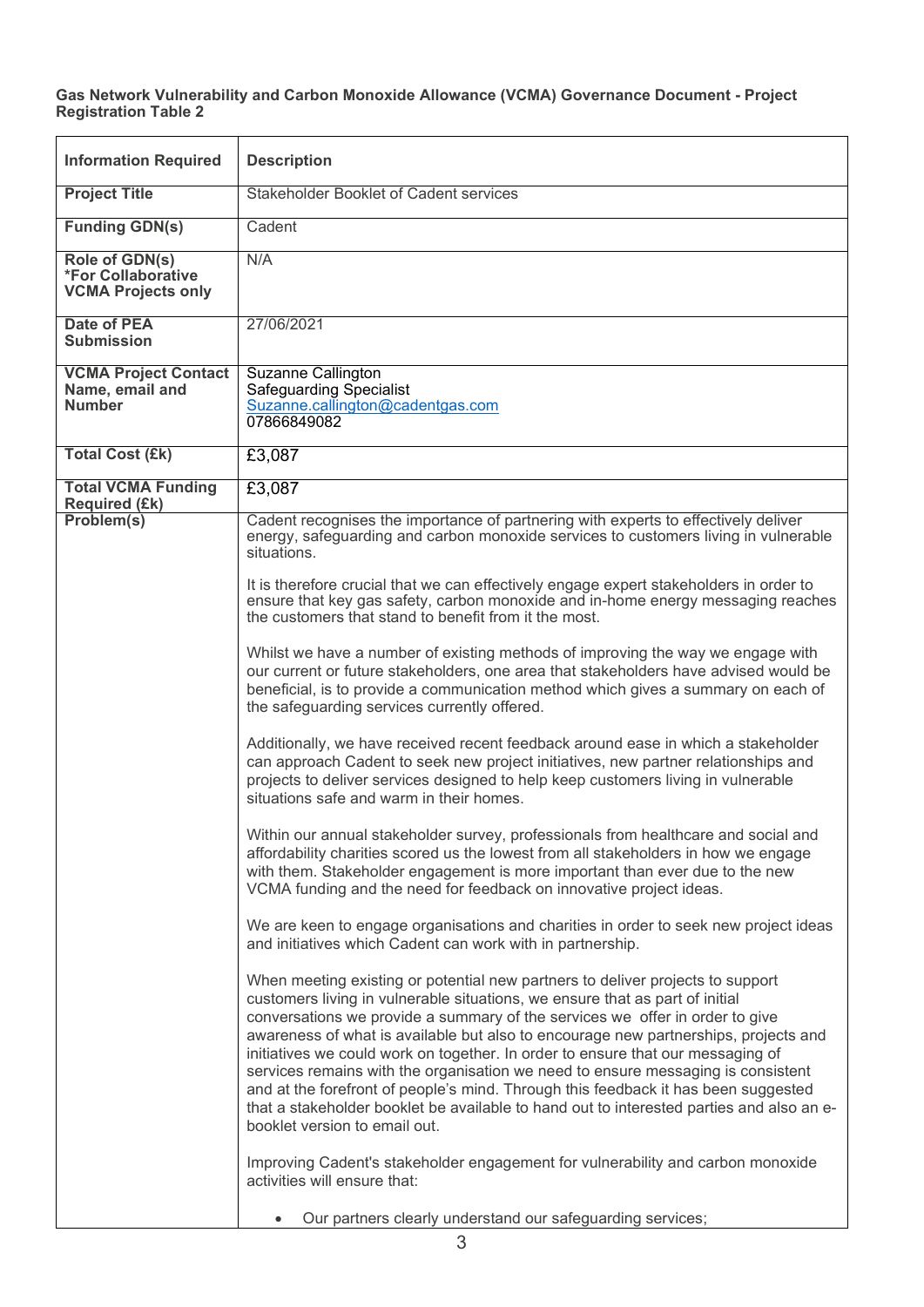|                                                                      | Through understanding our services, our partners can support their clients in<br>accessing services that can help keep them safe and warm at home.                                                                                                                                                                                                                                                                                                                                                                                                                                                                                                                                                                                                                                                                                                  |  |  |  |
|----------------------------------------------------------------------|-----------------------------------------------------------------------------------------------------------------------------------------------------------------------------------------------------------------------------------------------------------------------------------------------------------------------------------------------------------------------------------------------------------------------------------------------------------------------------------------------------------------------------------------------------------------------------------------------------------------------------------------------------------------------------------------------------------------------------------------------------------------------------------------------------------------------------------------------------|--|--|--|
| <b>Scope and Objectives</b>                                          | Scope: To create a booklet to give to existing and potential new stakeholders and<br>partners, providing information on the services which Cadent offers to customers<br>living in vulnerable situations. The booklet will also provide contact details for the<br>reader to get in touch if they have a new project idea or initiative, that they believe<br>Cadent would like to work with them on to deliver together using VCMA UIOLI funds.<br>Customers stand to benefit from this project through new services being developed<br>from the ideas raised by potential partners engaging with Cadent to design and deliver<br>new services to protect customers living in vulnerable situations.<br>Objectives:<br>To provide clear information to stakeholders and partners to raise awareness<br>on the vulnerability services Cadent offer. |  |  |  |
|                                                                      |                                                                                                                                                                                                                                                                                                                                                                                                                                                                                                                                                                                                                                                                                                                                                                                                                                                     |  |  |  |
|                                                                      |                                                                                                                                                                                                                                                                                                                                                                                                                                                                                                                                                                                                                                                                                                                                                                                                                                                     |  |  |  |
|                                                                      |                                                                                                                                                                                                                                                                                                                                                                                                                                                                                                                                                                                                                                                                                                                                                                                                                                                     |  |  |  |
|                                                                      | To encourage potential new partners to share ideas of innovative VCMA<br>projects which Cadent could work together on.                                                                                                                                                                                                                                                                                                                                                                                                                                                                                                                                                                                                                                                                                                                              |  |  |  |
| Why the Project is<br><b>Being Funded</b><br><b>Through the VCMA</b> | Cadent has identified this project as suitable for VCMA funding because:                                                                                                                                                                                                                                                                                                                                                                                                                                                                                                                                                                                                                                                                                                                                                                            |  |  |  |
|                                                                      | The project focuses on raising awareness and promoting the delivery of<br>$\bullet$<br>vulnerability and CO safety services;                                                                                                                                                                                                                                                                                                                                                                                                                                                                                                                                                                                                                                                                                                                        |  |  |  |
|                                                                      | The project enables partners to provide support to customers in vulnerable<br>situations through new services designed to help keep consumers safe and<br>warm in their homes.                                                                                                                                                                                                                                                                                                                                                                                                                                                                                                                                                                                                                                                                      |  |  |  |
|                                                                      | The project promotes innovation and the creation of projects that support<br>vulnerability and go beyond activities funded through other price control<br>mechanisms.                                                                                                                                                                                                                                                                                                                                                                                                                                                                                                                                                                                                                                                                               |  |  |  |
| <b>Evidence of</b><br><b>Stakeholder/Customer</b><br><b>Support</b>  | We recognise the importance of stakeholder feedback and how valuable partner<br>insight can be in shaping vulnerability and carbon monoxide projects.                                                                                                                                                                                                                                                                                                                                                                                                                                                                                                                                                                                                                                                                                               |  |  |  |
|                                                                      | Existing and new partners frequently ask Cadent to provide hand out information on<br>services we offer and how to get in touch if their business has an idea for a new<br>service.                                                                                                                                                                                                                                                                                                                                                                                                                                                                                                                                                                                                                                                                 |  |  |  |
|                                                                      | On an annual basis we engage with stakeholders to understand how satisfied they are<br>with our engagement. Below is the question and response received.                                                                                                                                                                                                                                                                                                                                                                                                                                                                                                                                                                                                                                                                                            |  |  |  |
|                                                                      | Question 'How we can improve the way which we engage with stakeholders?'                                                                                                                                                                                                                                                                                                                                                                                                                                                                                                                                                                                                                                                                                                                                                                            |  |  |  |
|                                                                      | Anonymous response: 'Regular updates - links to other provision and referral<br>pathways that Cadent come across, enabling other organisations to benefit further<br>from the Cadent stakeholder relationship'.                                                                                                                                                                                                                                                                                                                                                                                                                                                                                                                                                                                                                                     |  |  |  |
|                                                                      | The stakeholder booklet will allow us to pull together all our safeguarding services to<br>engage with these groups that scored us below par in our annual stakeholder survey.<br>Nine stakeholder groups answered the question 'How satisfied are you with your<br>interactions with Cadent?' From the 9 groups engaged, social housing scored<br>Cadent's engagement a 5 out of 10 and health and affordability charities scored us<br>slightly higher at 6 out of 10.                                                                                                                                                                                                                                                                                                                                                                            |  |  |  |
|                                                                      |                                                                                                                                                                                                                                                                                                                                                                                                                                                                                                                                                                                                                                                                                                                                                                                                                                                     |  |  |  |
|                                                                      | On question 'How effective is our communication with you?'<br>Health and Affordability charities scored us the lowest at 6 out of 10.<br>The stakeholder booklet will allow us to pull together all our safeguarding services to<br>engage with these groups that scored us below par in our annual stakeholder survey.                                                                                                                                                                                                                                                                                                                                                                                                                                                                                                                             |  |  |  |
| Outcomes,<br><b>Associated Actions</b><br>and Success Criteria       | The booklet has been prepared and is being used by team members across Cadent to<br>support ongoing conversations with existing and potential new delivery partners. To<br>date circa 400 have been distributed and have supported us in raising awareness of<br>the schemes we deliver. Since the booklets have been available, we have ramped up<br>our delivery of energy and income advice by expanding our network of delivery<br>partners.                                                                                                                                                                                                                                                                                                                                                                                                    |  |  |  |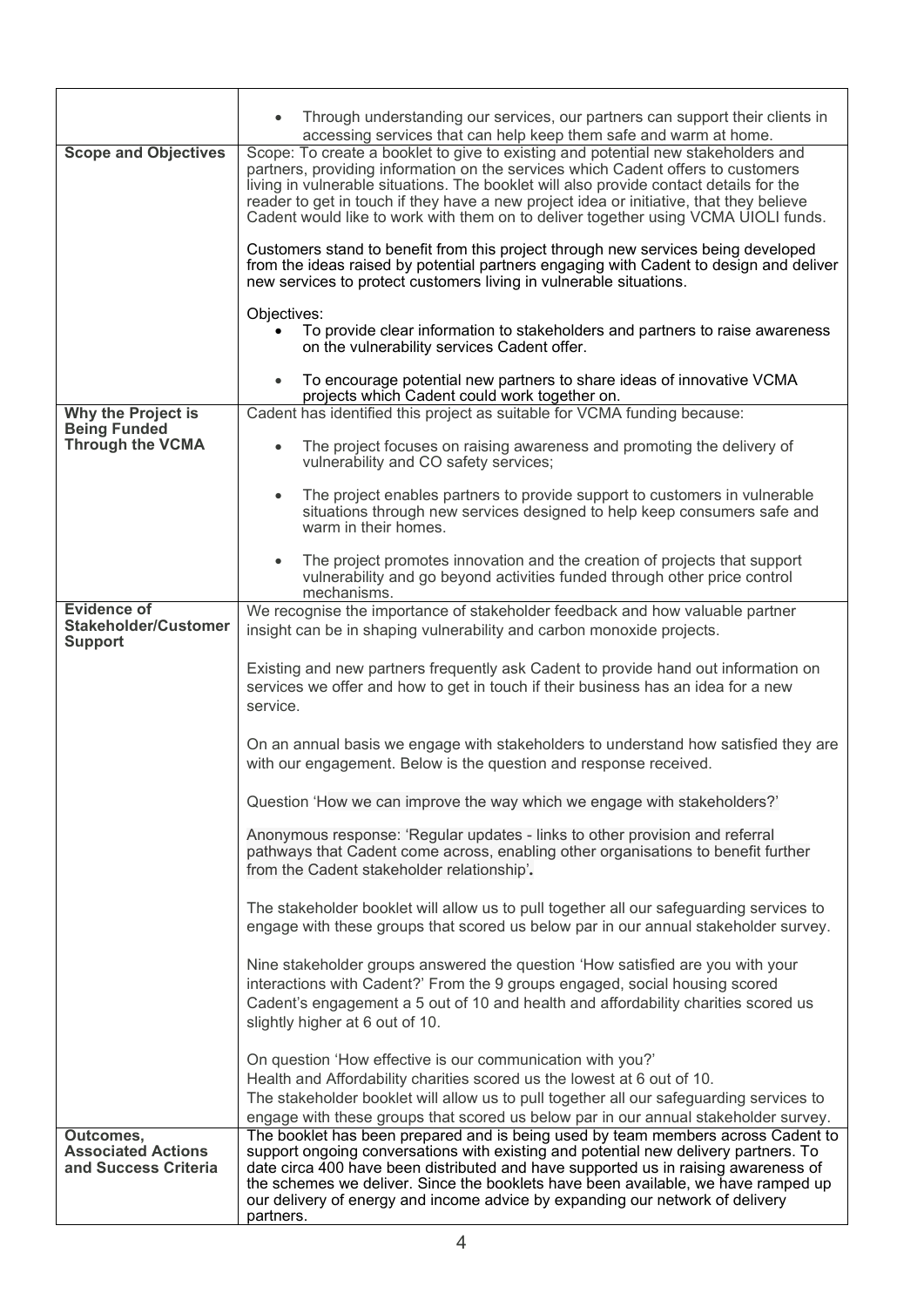| <b>Project Partners and</b><br><b>Third Parties Involved</b>           | Success comes in two ways:<br>1. External awareness of Cadent schemes supports wider take up for customers<br>2. Internal awareness within Cadent allows operational management teams to<br>drive the delivery of schemes within their areas of accountability<br>Alive with Ideas (Design agency to create the booklet)<br>$\bullet$<br>Latcham's (printing agency)<br>$\bullet$ |            |  |  |
|------------------------------------------------------------------------|-----------------------------------------------------------------------------------------------------------------------------------------------------------------------------------------------------------------------------------------------------------------------------------------------------------------------------------------------------------------------------------|------------|--|--|
| <b>Potential for New</b><br>Learning                                   | It will allow us to understand if the booklet is an effective way of communicating to<br>partners highlighting the services that Cadent offer to customers living vulnerable<br>situations.                                                                                                                                                                                       |            |  |  |
|                                                                        | We will be able to understand if the distribution of the customer booklet generates<br>additional referrals or partnership opportunities.                                                                                                                                                                                                                                         |            |  |  |
|                                                                        | We hope to learn more about other parties who could potentially deliver customer<br>outcomes alongside us, through this additional form of marketing, as booklets are<br>shared across the sector.                                                                                                                                                                                |            |  |  |
| <b>Scale of VCMA</b><br><b>Project and SROI</b><br><b>Calculations</b> | It is difficult to calculate an actual SROI as this is a new concept and will rely heavily<br>on stakeholder feedback. However, we have used the methodology described* below<br>to estimate what this could be.                                                                                                                                                                  |            |  |  |
|                                                                        | *working on a conservative assumption that we issue 300 booklets out and there is 1<br>partnership formed and that partnership helps 20 families with debt advice, PSR sign<br>up and energy efficiency advice, with a project cost of £3,087, the annual social return<br>would be: £62,101.60 *based on SIA calculations on a NEA trial                                         |            |  |  |
|                                                                        | Project cost:                                                                                                                                                                                                                                                                                                                                                                     | £3,087     |  |  |
|                                                                        | Year 1 gross benefit value                                                                                                                                                                                                                                                                                                                                                        | £65,188.60 |  |  |
|                                                                        | Year 5 gross benefit value                                                                                                                                                                                                                                                                                                                                                        | £325,943   |  |  |
|                                                                        | 1 year SROI (minus project cost)                                                                                                                                                                                                                                                                                                                                                  | £62,101.60 |  |  |
|                                                                        | 5 year SROI                                                                                                                                                                                                                                                                                                                                                                       | £322,856   |  |  |
| <b>VCMA Project Start</b>                                              | The project date runs from $01/06/21 - 01/06/22$ .                                                                                                                                                                                                                                                                                                                                |            |  |  |
| and End Date                                                           | The booklet will be updated once per year to ensure that there are any additional                                                                                                                                                                                                                                                                                                 |            |  |  |
| <b>Geographical Area</b>                                               | services included as and when they go live.<br>The booklet, both physical and e-booklet, will be available across all of Cadent's                                                                                                                                                                                                                                                 |            |  |  |
|                                                                        | footprint and networks.                                                                                                                                                                                                                                                                                                                                                           |            |  |  |
| <b>Remaining Amount in</b><br>the Allowance at Time<br>of Registration |                                                                                                                                                                                                                                                                                                                                                                                   |            |  |  |